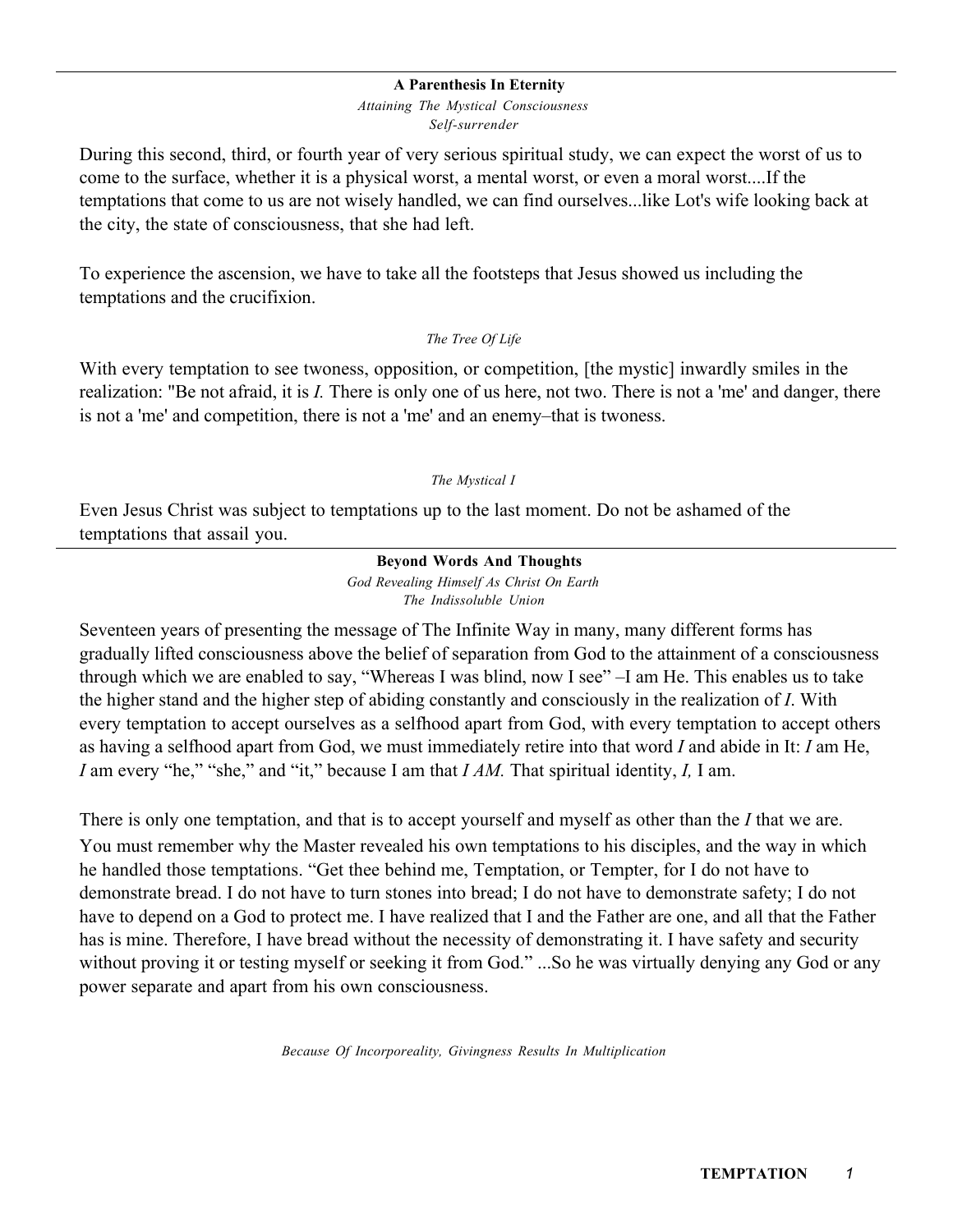Sooner or later somebody will tell you that you have to have common sense, and you do, when you are living out from a material state of consciousness. If, however, in an illumined state of consciousness you yield to that suggestion, you are going to lose your demonstration...Do not yield to the temptation of using common sense.

### Consciousness Is What I Am *Evolving States Of Consciousness The Degree Of Realization Is The Measure Of Attainment*

The first temptation is to use human force–mental or physical force– and begin to combat the enemy, whereas the most difficult thing in the world is to close ourselves in tight and realize that we need not resist evil. The battle is not ours but God's.

# *Instructing The Mind On Supply And Health*

The truth is: *I* am supply. "I have meat to eat that ye know not of." If our mind knew this, we would not have to be given instruction about supply; but the mind is ignorant of this truth until instruction is given us. After we receive it, we keep the mind imbued with the truth that *I* am supply, *I* am the Way, *I* am the meat, the wine, and the water. Tomorrow the temptation may come that we do not have enough, but our answer must be, "Wait a minute; wait a minute! I am not judging by appearances. I am now judging by the truth, and the truth is that I have meat the world knows not of."

# *The Impersonal Nature Of Error*

You cannot meet a problem on the level of the problem. If you treat a cold as a cold, it will get the best of you. Do not believe that a cold is a cold: a cold is a belief in two powers, a belief that there is God and another power...It is a temptation to believe that God is not the substance of all form, that God is not Omnipotence, and there is some Power you have to call up to do something.

# *Power Is In Consciousness*

When Jesus was hungry and the temptation came to him to turn stones into bread, he said, "No, none of that from me. I'm not interested in food on the outside, Get thee behind me, Satan. I'm not making any miracles around here." He knew that at the center of his being was the God-power that would feed and sustain him, and when It was ready to bring bread to him, the bread would be there.

#### Consciousness Unfolding *Meditation Meditation*

"Wait a minute! Where does thinking like this come from? A temptation out of universal nothingness! I will accept no thinking like that. It is no part of the law of God, and it is no part of me."

# *The Inner Meaning Of The Temptations*

Let [your own consciousness] be filled with the same confidence that Jesus demonstrated in overcoming the temptations...He knew that his own consciousness was the source of all good.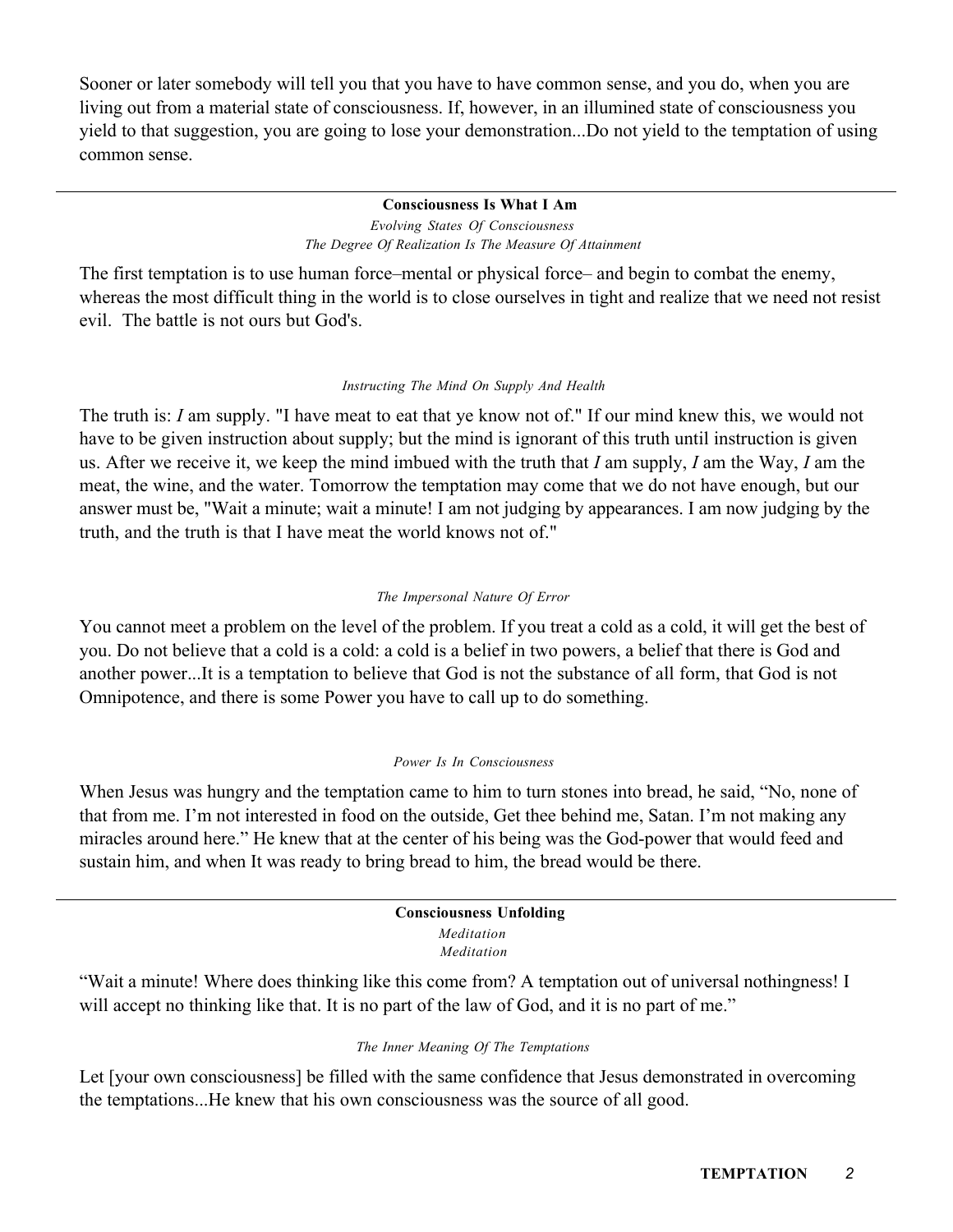The way to demonstration is this: "Since God is divine consciousness, and since consciousness is the substance and the activity of all form, then as long as I live and move and have my being as consciousness, all form will appear without my taking thought." And that was Jesus' answer to every temptation.

# Living Between Two Worlds *Choose You Choose To Claim No Qualities Of Your Own*

"Now then it is no more I that do it, but sin that dwelleth in me." Paul recognized the potentiality for evil in him as the carnal mind, not himself...So whether evil comes in the form of a sinful desire or in the form of sickness, learn to recognize it as a temptation, not as a part of you, but as something that is tempting you to believe in a selfhood or a power apart from God.

### *Our Consciousness Externalizes As Our World*

We always project the temptation so that it appears outside of us, and we say "He tempted me"; "She tempted me"; It tempted me.

# The Art Of Meditation

*Meditation: The Experience Fear Not*

Evil is but a suggestion or temptation to accept a creator apart from God.

### *Illumination, Communion, And Union*

Any temptation that a human being has ever had is multiplied many times as soon as he obtains even a degree of spiritual illumination. As he goes on to greater illumination, however, these temptations fall away one by one until only one temptation remains–egotism, the temptation to believe that "I" of my own self can do something or be something. That, too, must finally yield to the risen Christ.

As discord or inharmony flash across their horizon, they will resist the temptation to affirm truth, and instead turn to that center where the Christ is enthroned and let it make the crooked places straight. It, not they, will be the blessing.

> The Art Of Spiritual Healing *Spiritual Healing: Without Words Or Thoughts Beyond Words And Thoughts*

In resisting the temptation to demonstrate things [Jesus] proved that he was above the law of mind and matter.

Newspapers, radios, television, gossip - hypnotizes us into the temptation to accept a power apart from God.

> The Contemplative Life *Steps On The Path Of Illumination Put Up Thy Sword*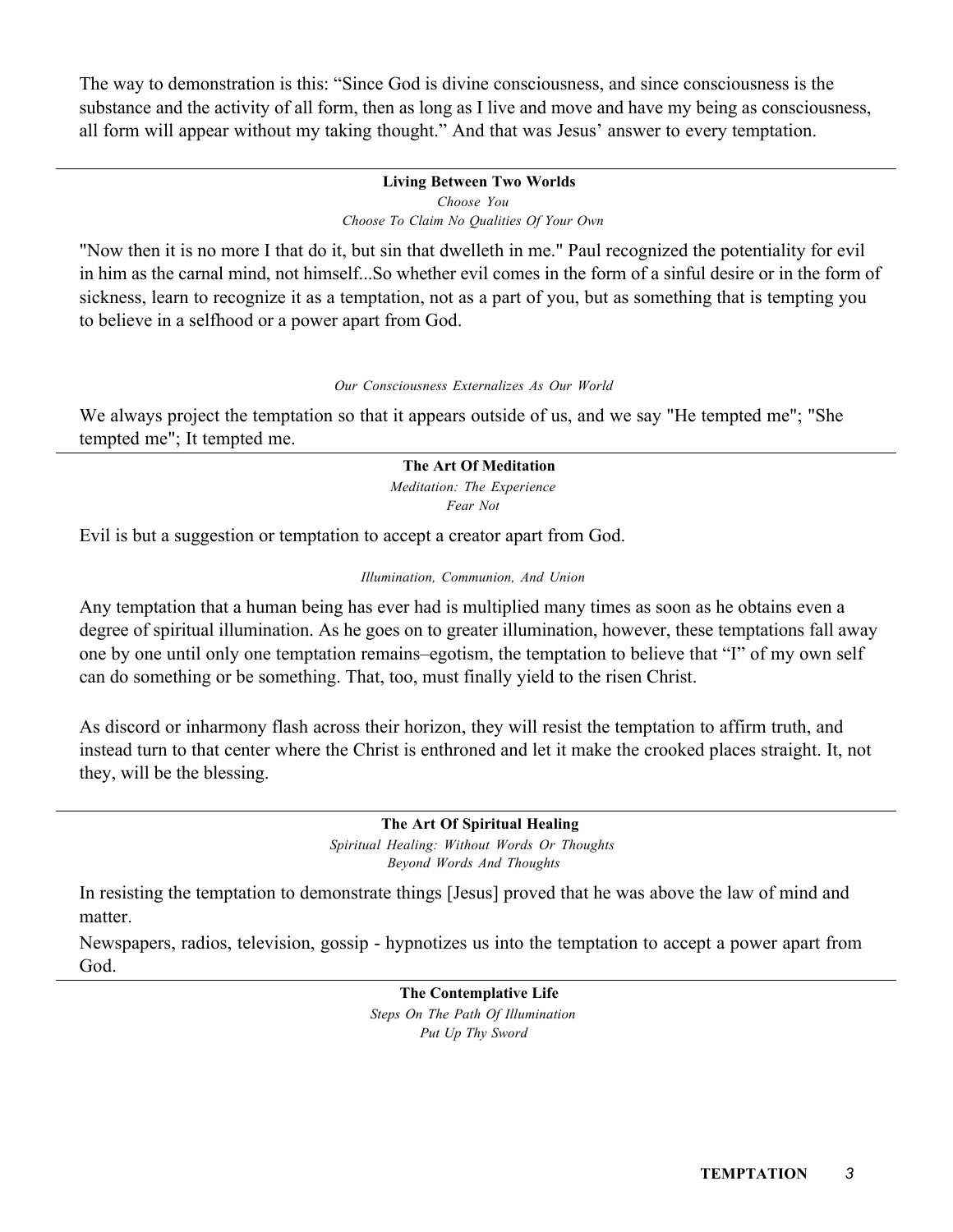At any moment that a problem of any nature begins to come to your attention, instantly remember that you are not to take up the sword–not the mental sword or the physical sword–but that you are to relax and resist not evil in the realization of Omnipotence. The next three of four days of your life may be very miserable because when you begin a work of this kind, it seems...that two or three devils manage to find you, and each of them has two or three temptations for you.

### *Practice But Do Not Preach*

Every time that some evidence presents itself to you of an erroneous form of power, realize within yourself that this cannot be true if Omnipotence is true. Every time something presents itself to you of an erroneous or destructive nature, realize within yourself that, in the light of Omnipresence, this presence cannot be. Whenever any temptation comes to you to go to God and tell Him something about your problems, immediately bring to your thought the word Omniscience–all knowledge, all wisdom–and remind yourself that God already knows all.

### *The Final Step Must Be Taken Alone*

The spiritual life is an individual life. There are ways of receiving help from a teacher and from one another, but the final battle and final victory are entirely individual matters, which must be fought out in the consciousness of each one of us...No one can take your temptation from you but you, and no one else can surmount the temptation.

### The Infinite Way Letters 1955

*Essential Points In The Practice Of The Infinite Way Essential Points*

As you rise higher in spiritual Grace, more and more temptations will come to you, not less.

*An Important Point In Spiritual Practice*

Every day there are temptations to believe that [somebody is] in need of something in that nature of form.

*Suggestions For Healing Work*

Secret of healing: When a call comes from help...say, "Rumor, temptation, appearance, nonsense."

The Infinite Way Letters 1957 *January: Out Of Darkness Out Of Darkness- Light*

All temptation is within yourself; it is the personal self, tempting you to believe that there is a selfhood other than God's own Being, or that there is an activity or condition separate and apart from God.

> The Infinite Way Letters 1958 *March: The Practice Of Spiritual Healing Discord Is A State Of Mesmerism*

This is a temptation coming to you to accept a world apart from God, to accept a creation apart from God or a life or a law apart from God, and you must refuse to be confused by that.

> The Infinite Way Letters 1959 *October: Freeing Ourselves From Universal Claims Freeing Ourselves From Universal Claims*